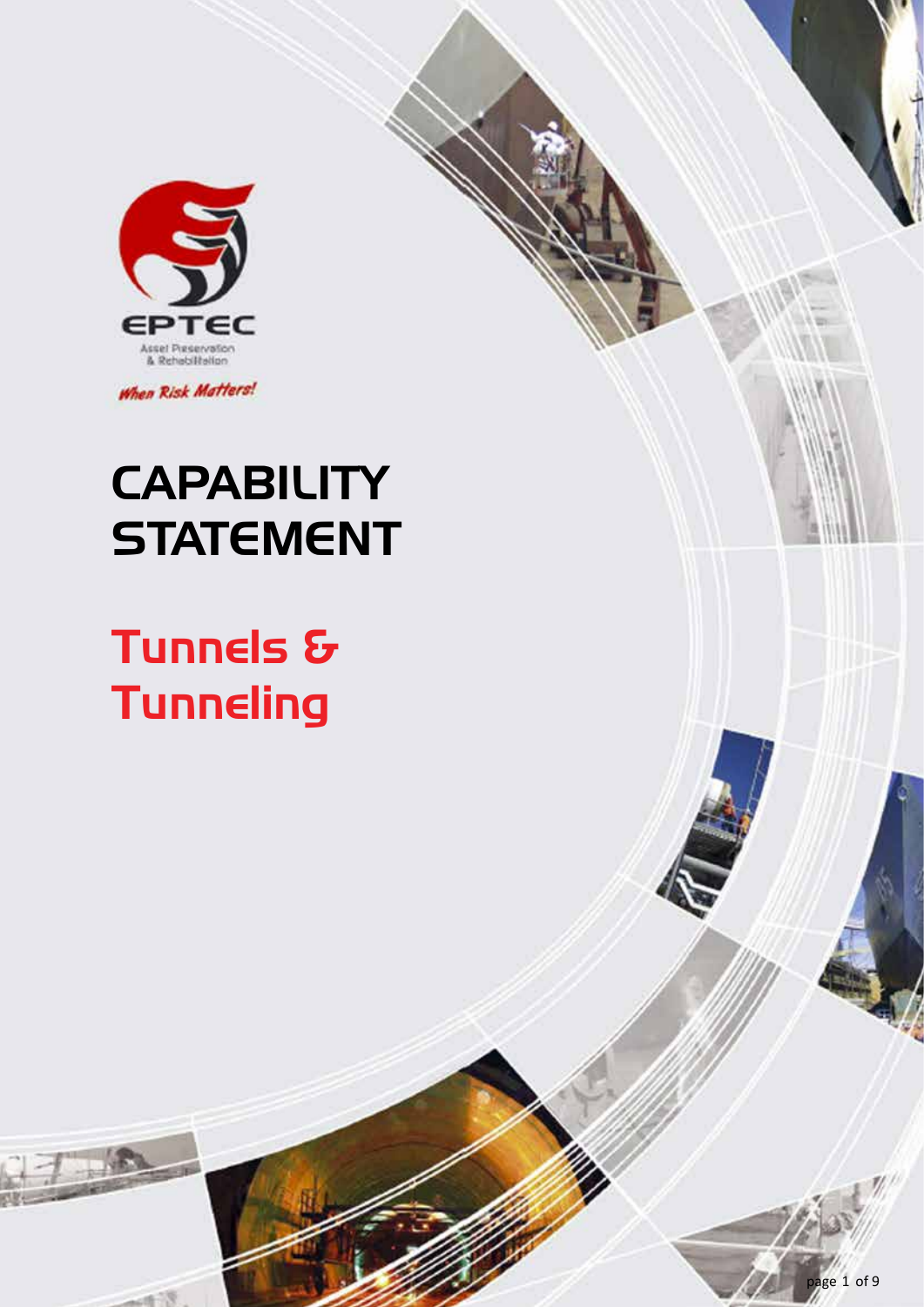EPTEC GROUP



# **Introduction**

Eptec is a specialist industrial contractor in Asset Preservation and Rehabilitation. Our expertise is engineered solutions using resin technology to provide concrete rehabilitation, corrosion protection, glass reinforced plastics, waterproofing & linings and thermal insulation.

With offices across Australia, Eptec is positioned to deliver projects in all States and Territories. With a core workforce of over 250 people, Eptec can rapidly mobilise and deploy resources to anywhere in Australia.

The workforce comprises qualified managers and engineers supported by experienced supervisors and permanent employees. One of Eptec's strengths is the use of our own permanent workforce rather than reliance on subcontractors. With skills developed over many years, Eptec guarantees highly responsive, flexible and committed teams ready to undertake projects in even the most remote areas.

Typically Eptec's solutions use the latest resins technology for coatings, cement grouts, epoxy grouts, waterproof membranes, high tech reinforcement such as carbon-fibre and many other innovative and specialised products. Eptec does not manufacture products and can call on the expertise and knowledge bank of all the major worldwide suppliers to assist in providing engineered solutions. We will often participate with manufacturers in the development and application of new products, always with a vision for improving industry techniques and safety and environmental awareness.

Our specialised services are applicable across a broad spectrum of industries including Defence, Water & Wastewater, Infrastructure and Energy & Resources.





Corrosion Protection Concrete Rehabilitation



Linings & Waterproofing Fibre Reinforced Plastics Thermal Insulation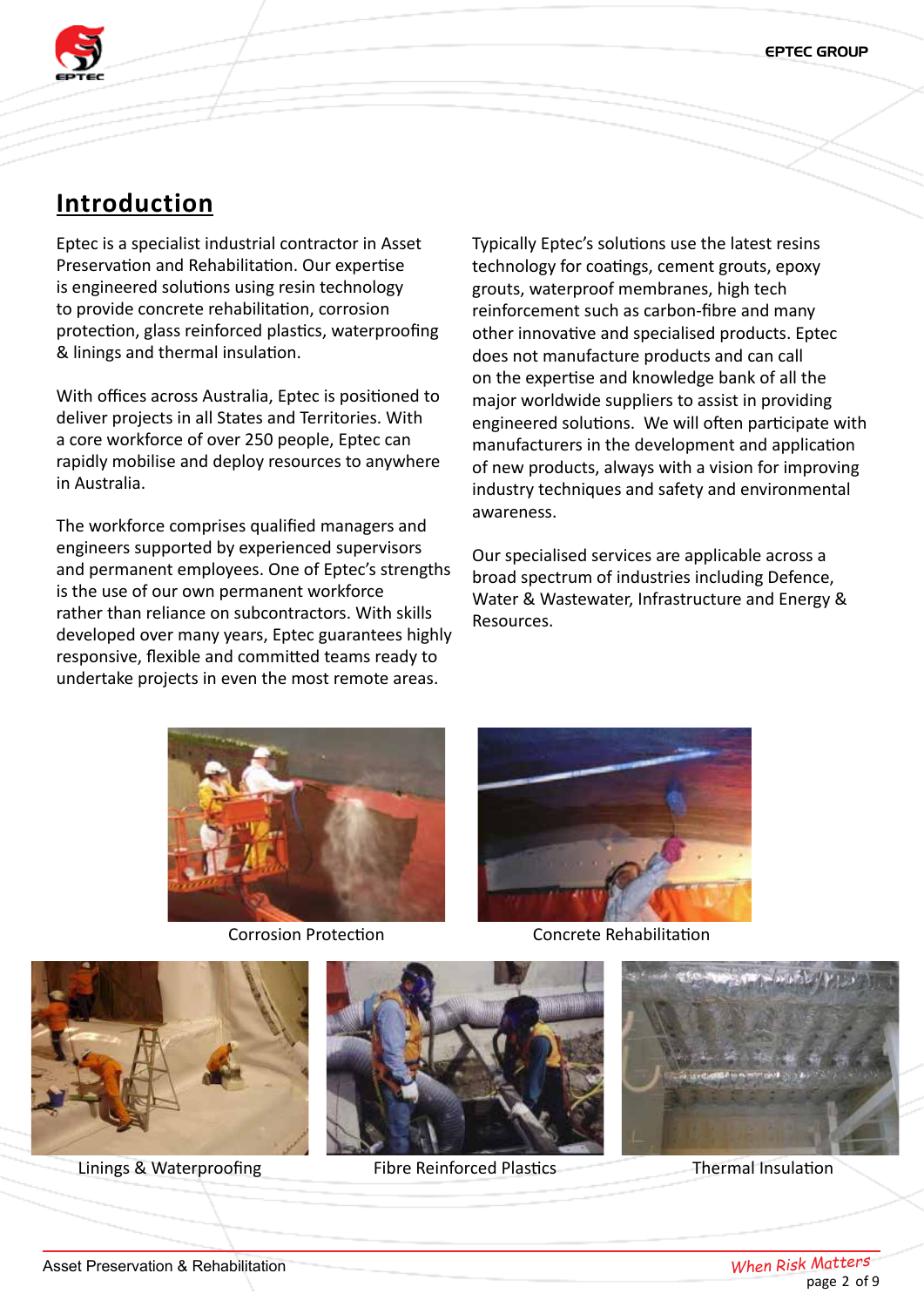EPTEC GROUP



# **Our Services**

Eptec Pty Ltd has been involved with most tunnels constructed in Australia over the past ten years.

Eptec Pty Ltd has established itself as the premier contractor for waterproofing of tunnel and underground structures. Operating in a relatively small market as compared to Europe and North America, Eptec has continued to keep abreast of latest developments in materials, equipment and systems for this industry.

Our key services to the tunnelling industry are:

- Tunnel Waterproofing using Sheet Membranes PVC, PP, TPO, LDPE
- Tunnel Waterproofing systems using Sprayed/Liquid Applied Membranes
- Tunnel Sealing Cement Grouting
- Tunnel Sealing Chemical Grouting
- Corrosion Protection Abrasive Blasting and Protective Coatings
- Industrial Services- Ultra high hydroblasting and vacuum trucks
- Tunnel Formwork Systems delivered through CIFA spA
- Rock and Strata Stabilisation
- Tunnel Maintenance Services Water control, Sealing, Rock Stabilisation, Concrete Repairs, Industrial Cleaning, Minor Works

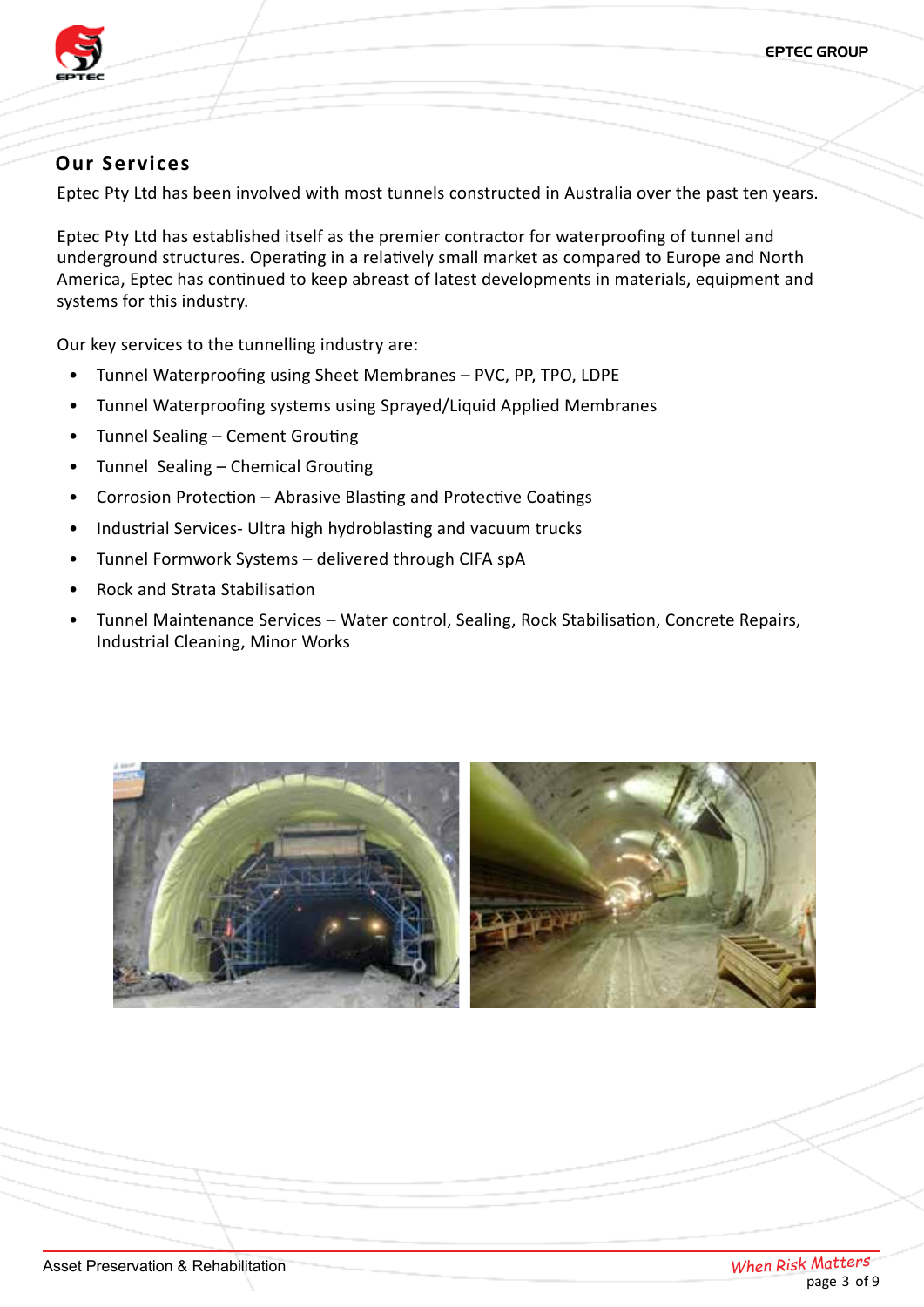

# **Tunnel WaterProofing**

### **Sheet Membranes**

Eptec Pty Ltd is an experienced contractor in the supply and site installation of thermoplastic sheet membranes, with a specialisation in the civil engineering and tunnelling industries. We bring:

- Staff and workers experienced in the techniques, equipment, materials and testing systems for the installation of thermoplastic sheet tunnel membranes including PVC, PP, TPO, LDPE
- A company that understands and is conversant with international standards applicable to this industry including DVS and ASTM
- Established processes and procedures for quality and safety applicable to the tunnelling industry

- Taiwan High Speed Rail Project Running Tunnels
- North South Bypass Tunnel (Clem 7) Tunnel Cross Passages, Access Shafts
- City West Cable Tunnel Surface works

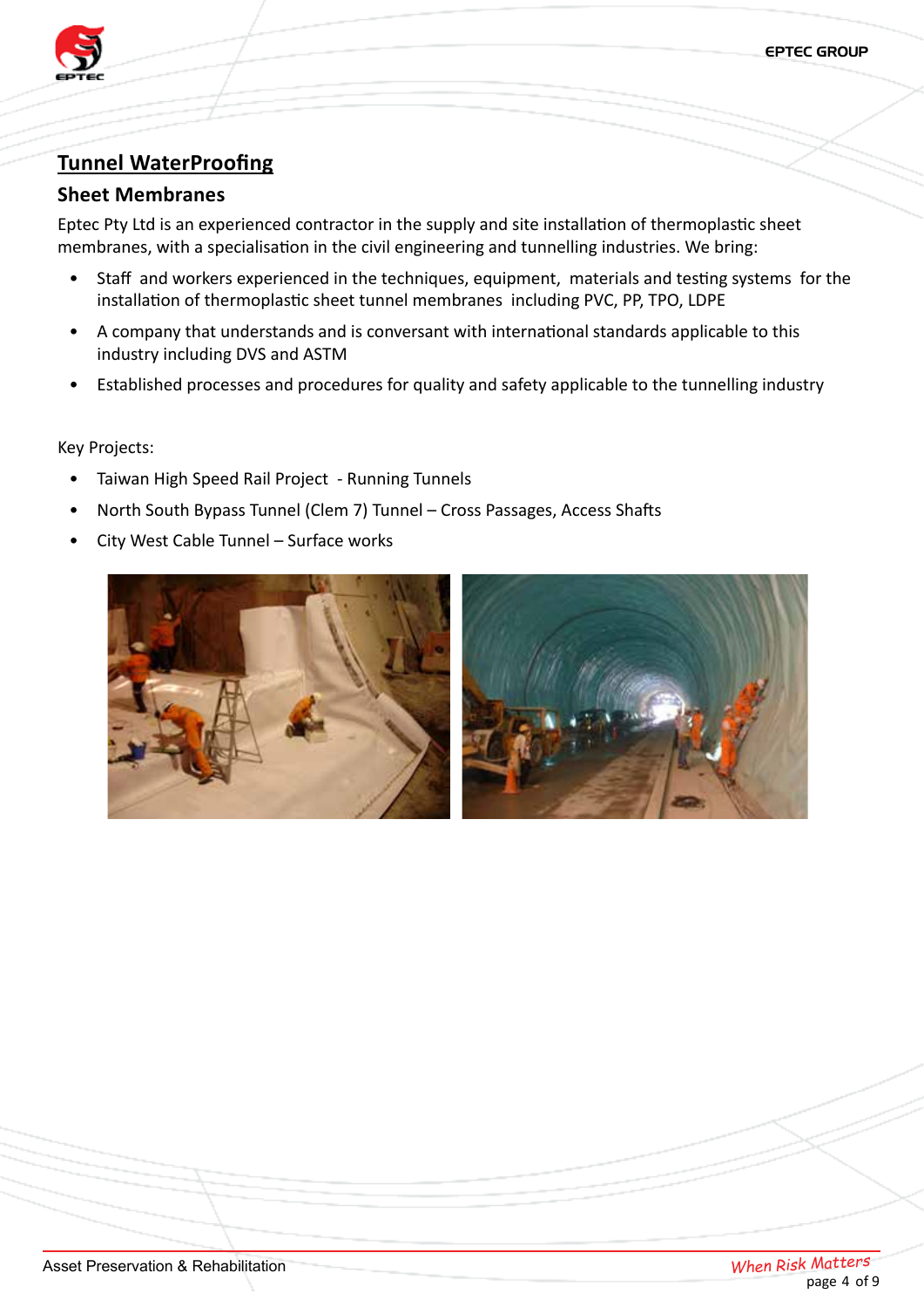

# **Tunnel Sealing**

### **Spray Applied Membranes**

With substantial experience in the application of liquid protective coatings by high pressure spray, Eptec Pty Ltd is able to apply a wide range of specialist waterproof coatings. Whilst not as widely used as sheet membranes in the tunnelling industry, liquid applied coatings have gained acceptance in particular tunnel applications. We are able to:

- Provide staff, supervision and workers highly experienced in the application of liquid coatings by various application techniques and equipment types
- Experienced and trained workers in high pressure airless spray systems and equipment
- Established processes and procedures for quality and safety applicable to spray applied coatings

- Epping to Chatswood Rail Link Station caverns
- North South Bypass Tunnel (Clem 7) Tunnel Various
- Cross City Tunnel Maintenance works
- M2 Tunnel Cubicle niches

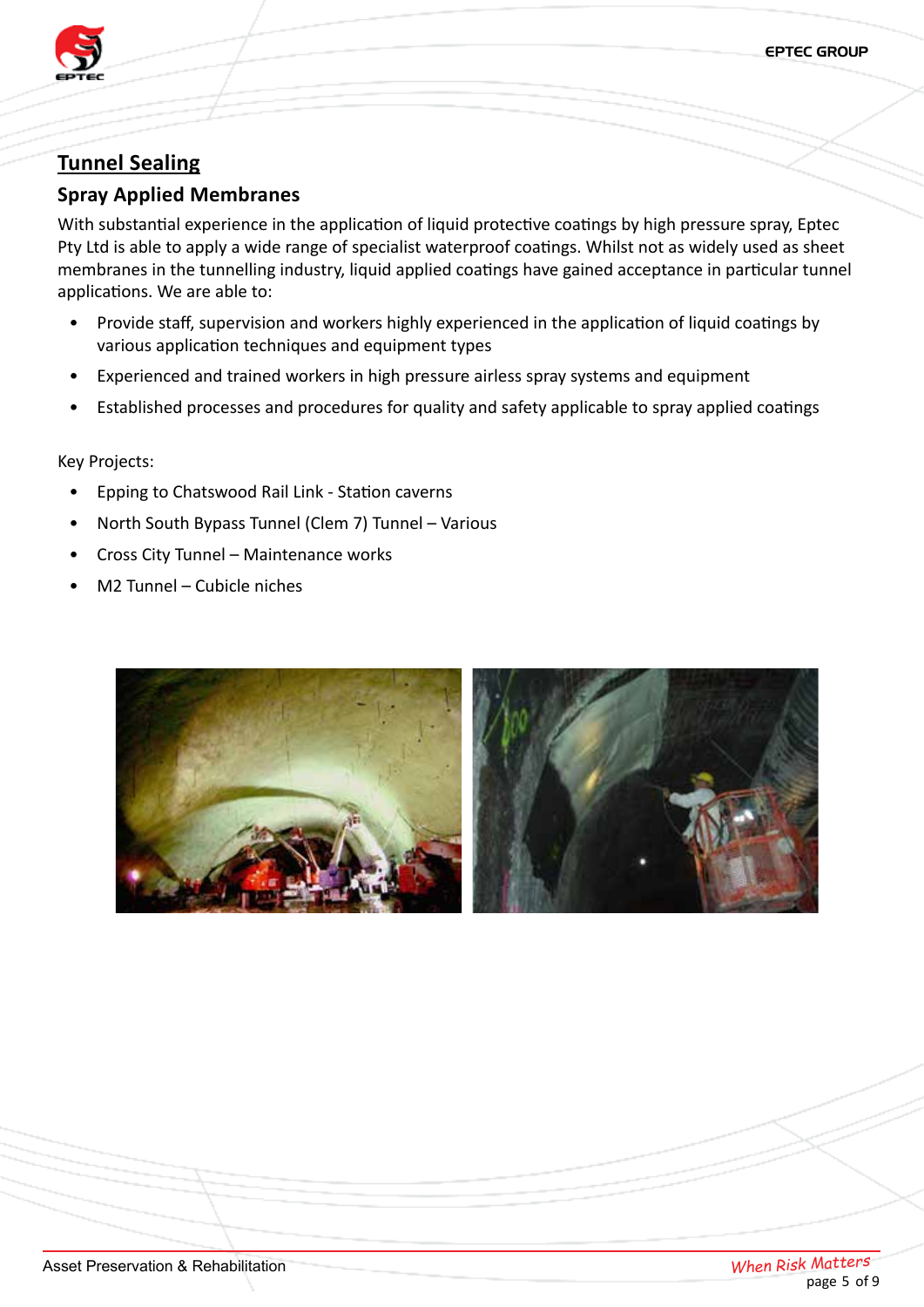

# **Tunnel Sealing**

### **Cementitious Grouting**

Eptec is able to undertake a range of grouting using cement based grouts for various applications including:

- High pressure injection grouting with ultra-fine and micro-cements for waterproofing and sealing applications
- Low pressure injection grouting for void filling, stabilisation, waterstopping
- Foundation, machine and precison grouting
- Established processes and procedures for quality and safety applicable to the tunnelling industry

- Sydney Harbour Tunnel Ultra fine cement injection to IMT Units
- Epping to Chatswood Rail Link Rail slab grouting
- North South Bypass Tunnel (Clem 7) Tunnel Shotcrete void filling, bridge slab stabilisation grouting, pipe grouting
- Cross City Tunnel Maintenance works



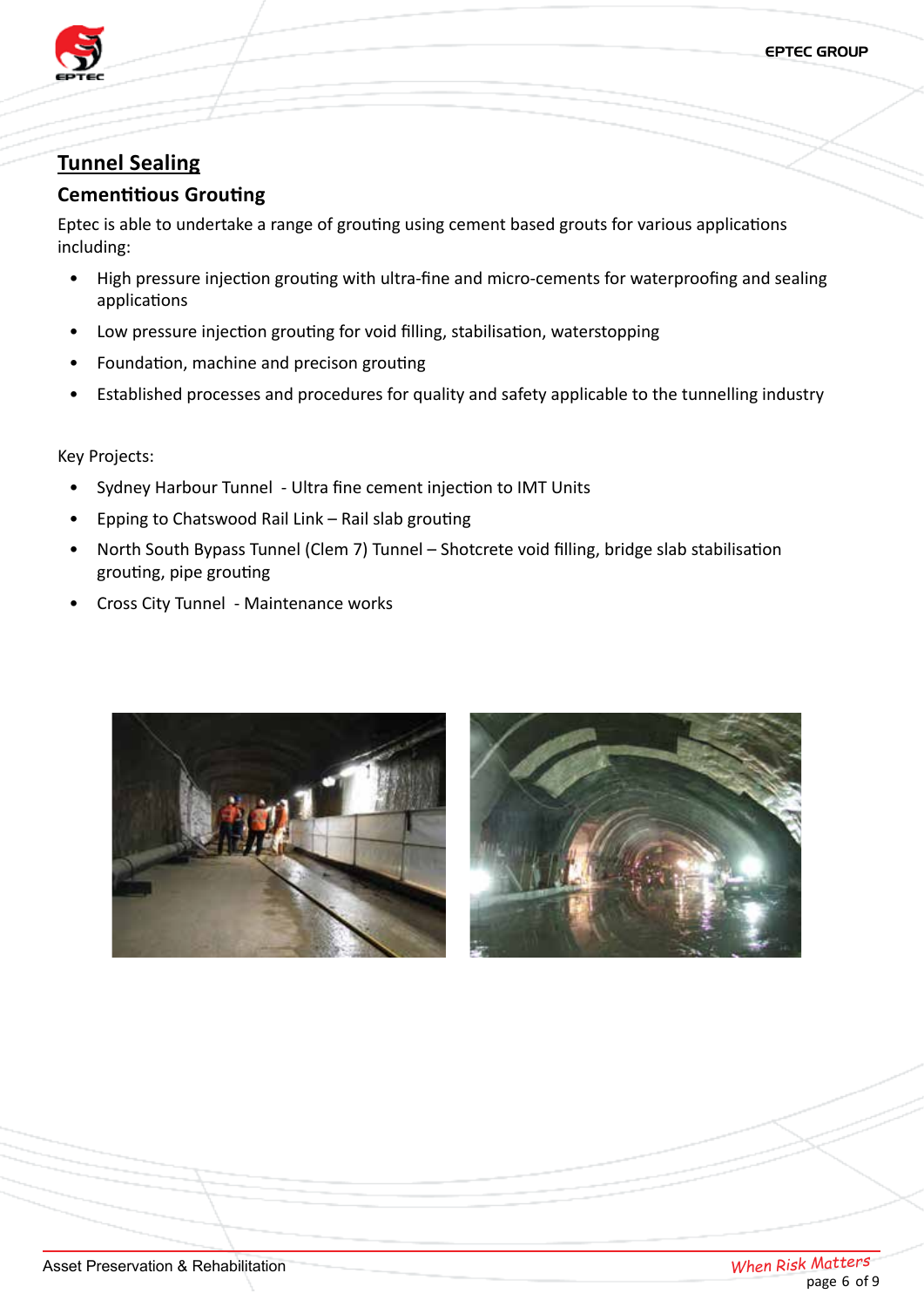EPTEC GROUP



# **Tunnel Sealing**

### **Chemical Grouting**

Eptec has undertaken a wide range of chemical grouting by pressure injection methods for many applications. A large proportion of our experience has been in tunnels which require the best in expertise and performance.

We offer:

- High pressure injection grouting with several types of polyurethanes and acrylates for waterproofing in various tunnel structures including running tunnels, cross passages, adits, portals, terminations
- Waterstopping of high pressure, high volume water flows
- High pressure injection grouting with low viscosity epoxies for structural strengthening and repairs
- Established processes and procedures for quality and safety applicable to the tunnelling industry

- Domain and Burnley Tunnel, Melbourne City Link PU and acrylate injection running tunnels
- Epping to Chatswood Rail Link PU Injection running tunnels, cross passages, adits
- North South Bypass Tunnel (Clem 7) Tunnel PU Injection to segment connections, epoxy injection to smoke ducts
- Cross City Tunnel Maintenance works PU injection
- Sydney Harbour Tunnel Driven tunnels PU Injection

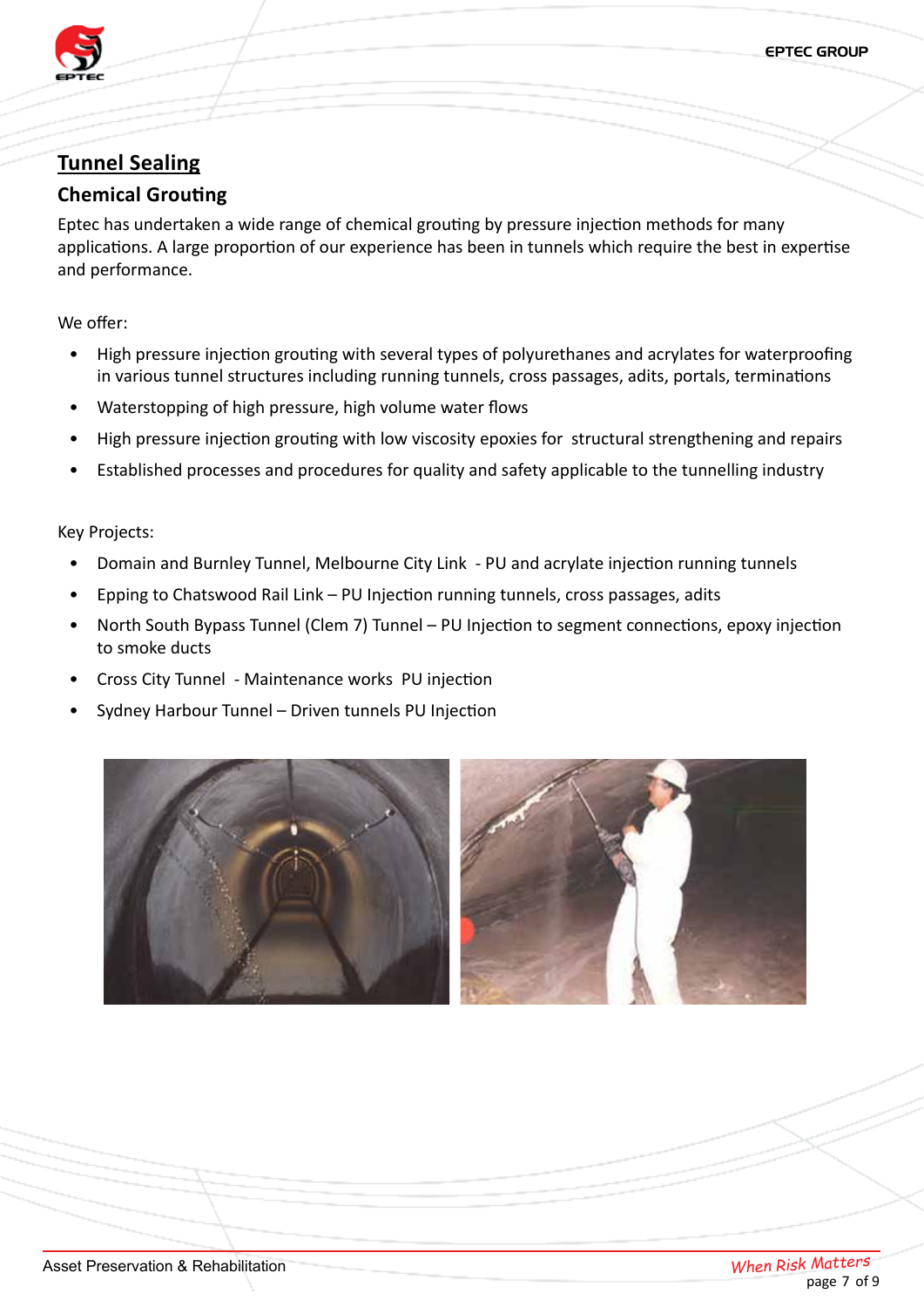

### **Tunnel Formwork**

### **CIFA Tunnel Formwork Systems**

Eptec Pty Ltd has been associated with CIFA spA since 2004 in promoting their worldwide tunnel formwork systems. In acting as a representative for CIFA's extensive and proven formwork technologies, Eptec has gained significant expertise in this field.

We can offer:

- Tunnel formwork equipment for running tunnels, transition structures, cross passages, tunnel segments, specials
- Formwork traveller gantries
- Waterproofing membrane installation gantries basic and automated
- Local representative assistance for procurement, site assembly, testing and commissioning

- Singapore Deep Tunnel Sewer System
- Airport Link, Brisbane Waterproofing membrane installation gantries, Smoke Duct traveller forms